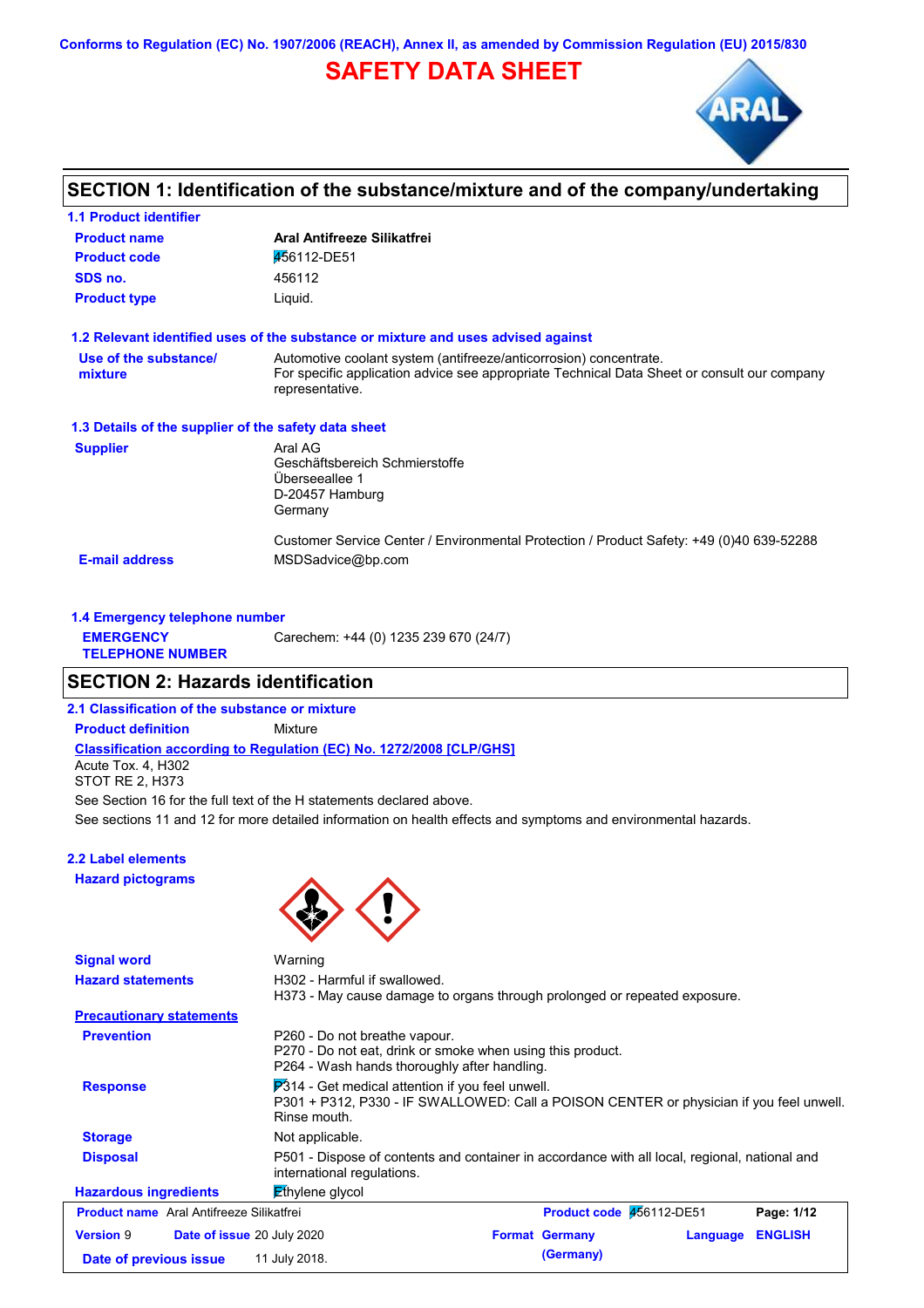### **SECTION 2: Hazards identification**

| <b>Supplemental label</b><br>elements                                                                                                                    | Not applicable.                                                                                               |
|----------------------------------------------------------------------------------------------------------------------------------------------------------|---------------------------------------------------------------------------------------------------------------|
| EU Regulation (EC) No. 1907/2006 (REACH)                                                                                                                 |                                                                                                               |
| <b>Annex XVII - Restrictions</b><br>on the manufacture,<br>placing on the market<br>and use of certain<br>dangerous substances,<br>mixtures and articles | Not applicable.                                                                                               |
| <b>Special packaging requirements</b>                                                                                                                    |                                                                                                               |
| <b>Containers to be fitted</b><br>with child-resistant<br>fastenings                                                                                     | Not applicable.                                                                                               |
| <b>Tactile warning of danger</b>                                                                                                                         | Yes, applicable.                                                                                              |
| 2.3 Other hazards                                                                                                                                        |                                                                                                               |
| <b>Results of PBT and vPvB</b><br>assessment                                                                                                             | Product does not meet the criteria for PBT or vPvB according to Regulation (EC) No. 1907/2006,<br>Annex XIII. |
| <b>Product meets the criteria</b><br>for PBT or vPvB according<br>to Regulation (EC) No.<br>1907/2006, Annex XIII                                        | This mixture does not contain any substances that are assessed to be a PBT or a vPvB.                         |
|                                                                                                                                                          | <b>SECTION 3: Composition/information on ingredients</b>                                                      |
| <b>3.2 Mixtures</b>                                                                                                                                      |                                                                                                               |

Mixture **Product definition**

| <b>Product/ingredient</b><br>name | <b>Identifiers</b>                                                                 | %   | <b>Regulation (EC) No.</b><br><b>1272/2008 [CLP]</b>      | <b>Type</b> |
|-----------------------------------|------------------------------------------------------------------------------------|-----|-----------------------------------------------------------|-------------|
| Ethylene glycol                   | REACH #: 01-2119456816-28<br>EC: 203-473-3<br>CAS: 107-21-1<br>Index: 603-027-00-1 | ≥90 | Acute Tox. 4. H302<br>STOT RE 2, H373 (kidneys)<br>(oral) | [1] [2]     |

**See Section 16 for the full text of the H statements declared above.**

Type

[1] Substance classified with a health or environmental hazard

[2] Substance with a workplace exposure limit

[3] Substance meets the criteria for PBT according to Regulation (EC) No. 1907/2006, Annex XIII

[4] Substance meets the criteria for vPvB according to Regulation (EC) No. 1907/2006, Annex XIII

[5] Substance of equivalent concern

[6] Additional disclosure due to company policy

Occupational exposure limits, if available, are listed in Section 8.

### **SECTION 4: First aid measures**

| <b>4.1 Description of first aid measures</b>    |                                                                                                                                                                                                                                                                                                                                                                                                                                                                                                                                                                                                                                                                                                                                                                                                                            |
|-------------------------------------------------|----------------------------------------------------------------------------------------------------------------------------------------------------------------------------------------------------------------------------------------------------------------------------------------------------------------------------------------------------------------------------------------------------------------------------------------------------------------------------------------------------------------------------------------------------------------------------------------------------------------------------------------------------------------------------------------------------------------------------------------------------------------------------------------------------------------------------|
| <b>Eye contact</b>                              | In case of contact, immediately flush eyes with plenty of water for at least 15 minutes. Eyelids<br>should be held away from the eyeball to ensure thorough rinsing. Check for and remove any<br>contact lenses. Get medical attention if irritation develops.                                                                                                                                                                                                                                                                                                                                                                                                                                                                                                                                                             |
| <b>Skin contact</b>                             | In case of contact, immediately flush skin with plenty of water for at least 15 minutes while<br>removing contaminated clothing and shoes. Wash clothing before reuse. Clean shoes<br>thoroughly before reuse. Get medical attention if irritation develops.                                                                                                                                                                                                                                                                                                                                                                                                                                                                                                                                                               |
| <b>Inhalation</b>                               | If inhaled, remove to fresh air. Get medical attention if symptoms occur.                                                                                                                                                                                                                                                                                                                                                                                                                                                                                                                                                                                                                                                                                                                                                  |
| Ingestion                                       | Do not induce vomiting unless directed to do so by medical personnel. Never give anything by<br>mouth to an unconscious person. If unconscious, place in recovery position and get medical<br>attention immediately. Get medical attention. If ingested, call a physician or Poison Control<br>Center immediately. Get medical attention urgently informing the doctor that a product<br>containing ethylene glycol has been ingested and specific treatment may be required.<br>Transport casualty together with the product container, its label, or the safety data sheet<br>urgently to hospital. Do not induce vomiting unless directed to do so by medical personnel.<br>Never give anything by mouth to an unconscious person. If unconscious, place in recovery<br>position and get medical attention immediately. |
| <b>Droduct name</b> Aral Antifrogzo Silikatfroj | <b>Droduct code 466112 DE61</b><br>Dao: 2/42                                                                                                                                                                                                                                                                                                                                                                                                                                                                                                                                                                                                                                                                                                                                                                               |

| <b>Product name</b> Aral Antifreeze Silikatfrei |                                   | <b>Product code 456112-DE51</b> |                  | Page: 2/12 |
|-------------------------------------------------|-----------------------------------|---------------------------------|------------------|------------|
| <b>Version 9</b>                                | <b>Date of issue 20 July 2020</b> | <b>Format Germany</b>           | Language ENGLISH |            |
| Date of previous issue                          | 11 July 2018.                     | (Germany)                       |                  |            |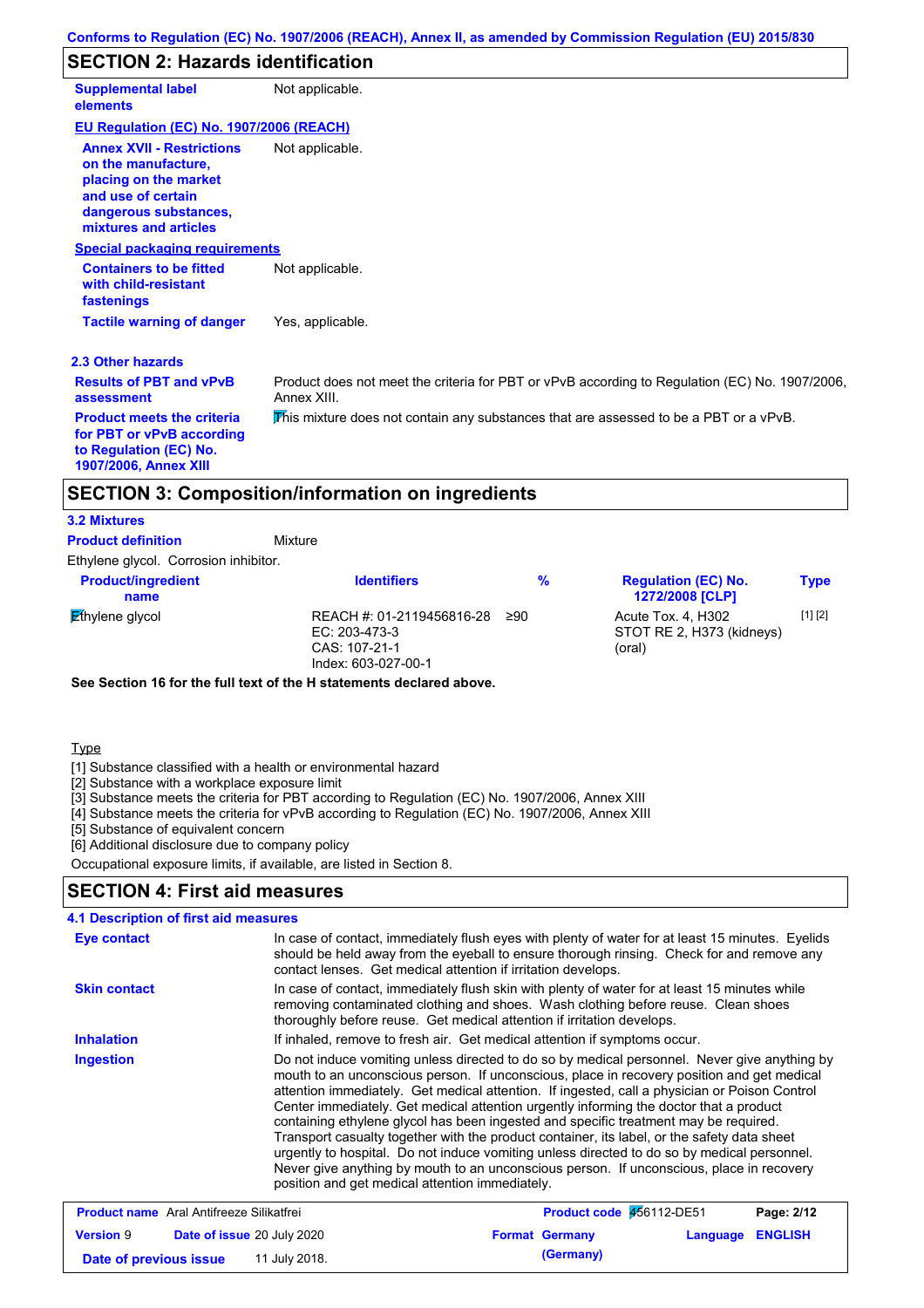| <b>SECTION 4: First aid measures</b>  | Conforms to Regulation (EC) No. 1907/2006 (REACH), Annex II, as amended by Commission Regulation (EU) 2015/830                                                                                                                                                |
|---------------------------------------|---------------------------------------------------------------------------------------------------------------------------------------------------------------------------------------------------------------------------------------------------------------|
| <b>Protection of first-aiders</b>     | No action shall be taken involving any personal risk or without suitable training. It may be<br>dangerous to the person providing aid to give mouth-to-mouth resuscitation.                                                                                   |
|                                       | 4.2 Most important symptoms and effects, both acute and delayed                                                                                                                                                                                               |
|                                       | See Section 11 for more detailed information on health effects and symptoms.                                                                                                                                                                                  |
| <b>Potential acute health effects</b> |                                                                                                                                                                                                                                                               |
| <b>Inhalation</b>                     | Vapour inhalation under ambient conditions is not normally a problem due to low vapour<br>pressure.                                                                                                                                                           |
| <b>Ingestion</b>                      | Harmful if swallowed. Ethylene glycol: Ingestion of ethylene glycol can cause metabolic<br>acidosis, kidney damage, central nervous system depression, and convulsions. The estimated<br>human lethal dose is approximately 100 ml (3.4 ounces for an adult). |
| <b>Skin contact</b>                   | No known significant effects or critical hazards.                                                                                                                                                                                                             |
| Eye contact                           | No known significant effects or critical hazards.                                                                                                                                                                                                             |
|                                       | Delayed and immediate effects as well as chronic effects from short and long-term exposure                                                                                                                                                                    |
| <b>Inhalation</b>                     | Overexposure to the inhalation of airborne droplets or aerosols may cause irritation of the<br>respiratory tract.                                                                                                                                             |
| Ingestion                             | Ingestion of large quantities may cause nausea and diarrhoea.                                                                                                                                                                                                 |
| <b>Skin contact</b>                   | Prolonged or repeated contact can defat the skin and lead to irritation and/or dermatitis.                                                                                                                                                                    |

**Eye contact** Potential risk of transient stinging or redness if accidental eye contact occurs.

## **4.3 Indication of any immediate medical attention and special treatment needed**

#### **Notes to physician Specific treatments**

Ethylene Glycol: Gastric irrigation, ethanol or fomepizole may have value in treatment. Consult physician.

# **SECTION 5: Firefighting measures**

| 5.1 Extinguishing media                                   |                                                                                                                                                                                                                                                                                                                                                                   |
|-----------------------------------------------------------|-------------------------------------------------------------------------------------------------------------------------------------------------------------------------------------------------------------------------------------------------------------------------------------------------------------------------------------------------------------------|
| <b>Suitable extinguishing</b><br>media                    | In case of fire, use water fog, alcohol resistant foam, dry chemical or carbon dioxide<br>extinguisher or spray.                                                                                                                                                                                                                                                  |
| <b>Unsuitable extinguishing</b><br>media                  | Do not use water jet. The use of a water jet may cause the fire to spread by splashing the<br>burning product.                                                                                                                                                                                                                                                    |
| 5.2 Special hazards arising from the substance or mixture |                                                                                                                                                                                                                                                                                                                                                                   |
| <b>Hazards from the</b><br>substance or mixture           | In a fire or if heated, a pressure increase will occur and the container may burst.                                                                                                                                                                                                                                                                               |
| <b>Hazardous combustion</b><br>products                   | Combustion products may include the following:<br>carbon oxides (CO, CO <sub>2</sub> ) (carbon monoxide, carbon dioxide)                                                                                                                                                                                                                                          |
| 5.3 Advice for firefighters                               |                                                                                                                                                                                                                                                                                                                                                                   |
| <b>Special precautions for</b><br>fire-fighters           | No action shall be taken involving any personal risk or without suitable training. Promptly<br>isolate the scene by removing all persons from the vicinity of the incident if there is a fire.                                                                                                                                                                    |
| <b>Special protective</b><br>equipment for fire-fighters  | Fire-fighters should wear appropriate protective equipment and self-contained breathing<br>apparatus (SCBA) with a full face-piece operated in positive pressure mode. Clothing for fire-<br>fighters (including helmets, protective boots and gloves) conforming to European standard EN<br>469 will provide a basic level of protection for chemical incidents. |

# **SECTION 6: Accidental release measures**

|                                                       | 6.1 Personal precautions, protective equipment and emergency procedures |                                                                                                                                                                                                                                                                                                                                                                                      |                            |
|-------------------------------------------------------|-------------------------------------------------------------------------|--------------------------------------------------------------------------------------------------------------------------------------------------------------------------------------------------------------------------------------------------------------------------------------------------------------------------------------------------------------------------------------|----------------------------|
| For non-emergency<br>personnel                        | appropriate personal protective equipment.                              | Contact emergency personnel. No action shall be taken involving any personal risk or without<br>suitable training. Evacuate surrounding areas. Keep unnecessary and unprotected personnel<br>from entering. Do not touch or walk through spilt material. Floors may be slippery; use care to<br>avoid falling. Avoid breathing vapour or mist. Provide adequate ventilation. Put on  |                            |
| For emergency responders                              |                                                                         | Entry into a confined space or poorly ventilated area contaminated with vapour, mist or fume is<br>extremely hazardous without the correct respiratory protective equipment and a safe system of<br>work. Wear self-contained breathing apparatus. Wear a suitable chemical protective suit.<br>Chemical resistant boots. See also the information in "For non-emergency personnel". |                            |
| <b>6.2 Environmental</b><br><b>precautions</b>        | waterways, soil or air).                                                | Avoid dispersal of spilt material and runoff and contact with soil, waterways, drains and sewers.<br>Inform the relevant authorities if the product has caused environmental pollution (sewers,                                                                                                                                                                                      |                            |
| <b>Product name</b> Aral Antifreeze Silikatfrei       |                                                                         | Product code 456112-DE51                                                                                                                                                                                                                                                                                                                                                             | Page: 3/12                 |
| <b>Version 9</b><br><b>Date of issue 20 July 2020</b> |                                                                         | <b>Format Germany</b>                                                                                                                                                                                                                                                                                                                                                                | <b>ENGLISH</b><br>Language |
| Date of previous issue                                | 11 July 2018.                                                           | (Germany)                                                                                                                                                                                                                                                                                                                                                                            |                            |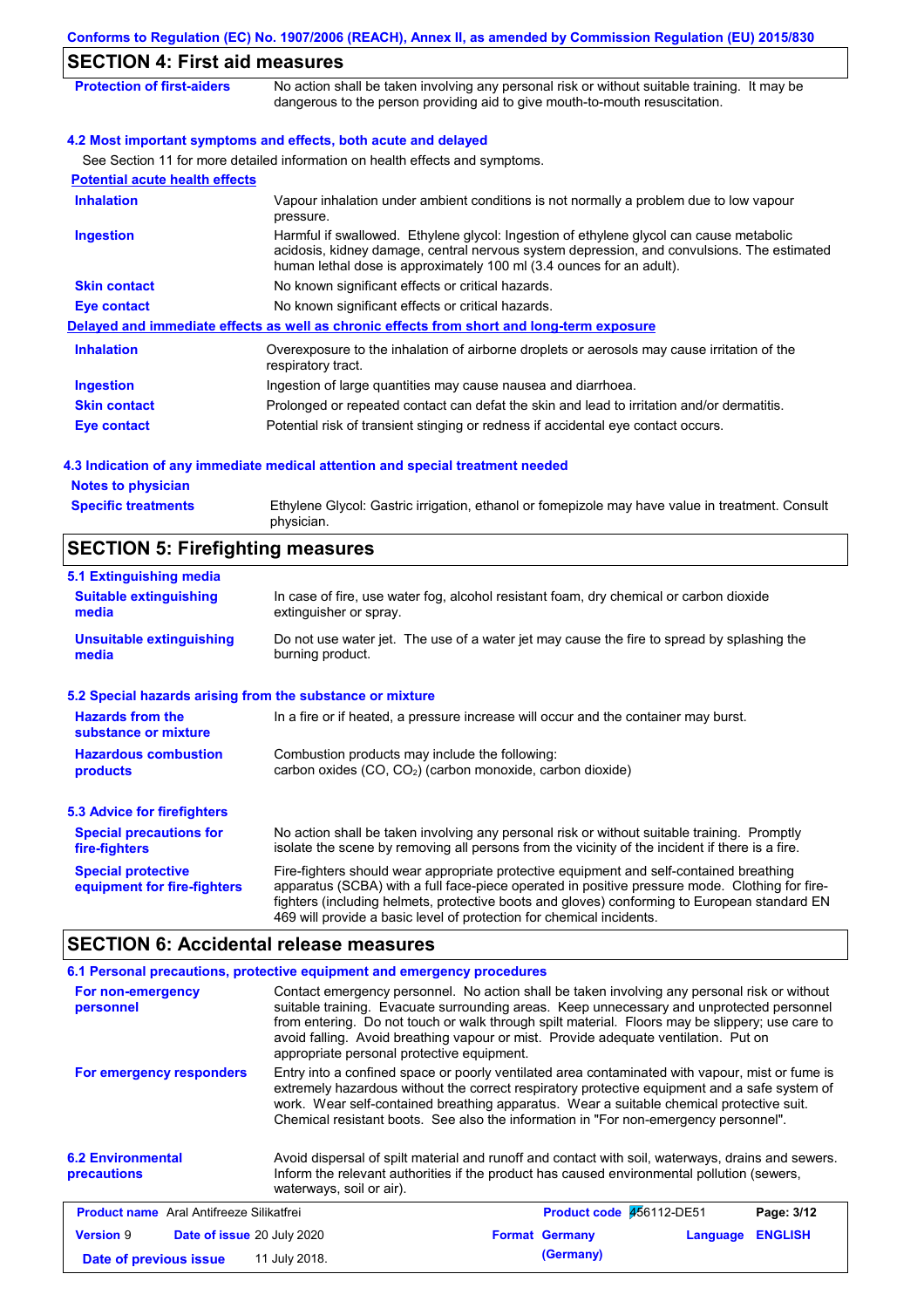### **SECTION 6: Accidental release measures**

#### Stop leak if without risk. Move containers from spill area. Approach the release from upwind. Prevent entry into sewers, water courses, basements or confined areas. Contain and collect spillage with non-combustible, absorbent material e.g. sand, earth, vermiculite or diatomaceous earth and place in container for disposal according to local regulations. Contaminated absorbent material may pose the same hazard as the spilt product. Dispose of via a licensed waste disposal contractor. **Large spill** Stop leak if without risk. Move containers from spill area. Absorb with an inert material and place in an appropriate waste disposal container. Dispose of via a licensed waste disposal contractor. **Small spill 6.3 Methods and material for containment and cleaning up 6.4 Reference to other sections** See Section 1 for emergency contact information. See Section 5 for firefighting measures. See Section 8 for information on appropriate personal protective equipment. See Section 12 for environmental precautions. See Section 13 for additional waste treatment information.

### **SECTION 7: Handling and storage**

### **7.1 Precautions for safe handling**

| <b>Protective measures</b>                                                           | Put on appropriate personal protective equipment. Do not breathe vapour or mist. Do not<br>ingest. Avoid contact with eyes, skin and clothing. Keep in the original container or an<br>approved alternative made from a compatible material, kept tightly closed when not in use. Do<br>not reuse container. Empty containers retain product residue and can be hazardous.                                                                                                               |
|--------------------------------------------------------------------------------------|------------------------------------------------------------------------------------------------------------------------------------------------------------------------------------------------------------------------------------------------------------------------------------------------------------------------------------------------------------------------------------------------------------------------------------------------------------------------------------------|
| <b>Advice on general</b><br>occupational hygiene                                     | Eating, drinking and smoking should be prohibited in areas where this material is handled.<br>stored and processed. Wash thoroughly after handling. Remove contaminated clothing and<br>protective equipment before entering eating areas. See also Section 8 for additional<br>information on hygiene measures.                                                                                                                                                                         |
| <b>7.2 Conditions for safe</b><br>storage, including any<br><i>incompatibilities</i> | Store in accordance with local regulations. Store in a dry, cool and well-ventilated area, away<br>from incompatible materials (see Section 10). Keep away from heat and direct sunlight. Keep<br>container tightly closed and sealed until ready for use. Containers that have been opened must<br>be carefully resealed and kept upright to prevent leakage. Store and use only in equipment/<br>containers designed for use with this product. Do not store in unlabelled containers. |
| <b>Not suitable</b>                                                                  | Prolonged exposure to elevated temperature                                                                                                                                                                                                                                                                                                                                                                                                                                               |
| <b>Germany - Storage code</b>                                                        | 10                                                                                                                                                                                                                                                                                                                                                                                                                                                                                       |
| 7.3 Specific end use(s)                                                              |                                                                                                                                                                                                                                                                                                                                                                                                                                                                                          |
| <b>Recommendations</b>                                                               | See section 1.2 and Exposure scenarios in annex, if applicable.                                                                                                                                                                                                                                                                                                                                                                                                                          |

### **SECTION 8: Exposure controls/personal protection**

#### **8.1 Control parameters**

#### **Occupational exposure limits**

| <b>Product/ingredient name</b>              | <b>Exposure limit values</b>                                                                                                                                                                                                                                                                                                                                                                                                                                                                                                                                                                                                                                                                                                                                                                                                                                                                                                                                                                                               |
|---------------------------------------------|----------------------------------------------------------------------------------------------------------------------------------------------------------------------------------------------------------------------------------------------------------------------------------------------------------------------------------------------------------------------------------------------------------------------------------------------------------------------------------------------------------------------------------------------------------------------------------------------------------------------------------------------------------------------------------------------------------------------------------------------------------------------------------------------------------------------------------------------------------------------------------------------------------------------------------------------------------------------------------------------------------------------------|
| Ethylene glycol                             | TRGS 900 OEL (Germany). Absorbed through skin.<br>TWA: 26 mg/m <sup>3</sup> 8 hours. Issued/Revised: 1/1997<br>PEAK: 52 mg/m <sup>3</sup> 15 minutes. Issued/Revised: 1/1997<br>TWA: 10 ppm 8 hours. Issued/Revised: 1/1997<br>PEAK: 20 ppm 15 minutes. Issued/Revised: 1/1997                                                                                                                                                                                                                                                                                                                                                                                                                                                                                                                                                                                                                                                                                                                                             |
| quidance only.                              | Whilst specific OELs for certain components may be shown in this section, other components may be present in any mist,<br>vapour or dust produced. Therefore, the specific OELs may not be applicable to the product as a whole and are provided for                                                                                                                                                                                                                                                                                                                                                                                                                                                                                                                                                                                                                                                                                                                                                                       |
| <b>Recommended monitoring</b><br>procedures | If this product contains ingredients with exposure limits, personal, workplace atmosphere or<br>biological monitoring may be required to determine the effectiveness of the ventilation or other<br>control measures and/or the necessity to use respiratory protective equipment. Reference<br>should be made to monitoring standards, such as the following: European Standard EN 689<br>(Workplace atmospheres - Guidance for the assessment of exposure by inhalation to chemical<br>agents for comparison with limit values and measurement strategy) European Standard EN<br>14042 (Workplace atmospheres - Guide for the application and use of procedures for the<br>assessment of exposure to chemical and biological agents) European Standard EN 482<br>(Workplace atmospheres - General requirements for the performance of procedures for the<br>measurement of chemical agents) Reference to national guidance documents for methods for<br>the determination of hazardous substances will also be required. |
|                                             |                                                                                                                                                                                                                                                                                                                                                                                                                                                                                                                                                                                                                                                                                                                                                                                                                                                                                                                                                                                                                            |

| <b>Product name</b> Aral Antifreeze Silikatfrei |  | Product code 456112-DE51          |  | Page: 4/12            |                         |  |
|-------------------------------------------------|--|-----------------------------------|--|-----------------------|-------------------------|--|
| <b>Version 9</b>                                |  | <b>Date of issue 20 July 2020</b> |  | <b>Format Germany</b> | <b>Language ENGLISH</b> |  |
| Date of previous issue                          |  | 11 July 2018.                     |  | (Germany)             |                         |  |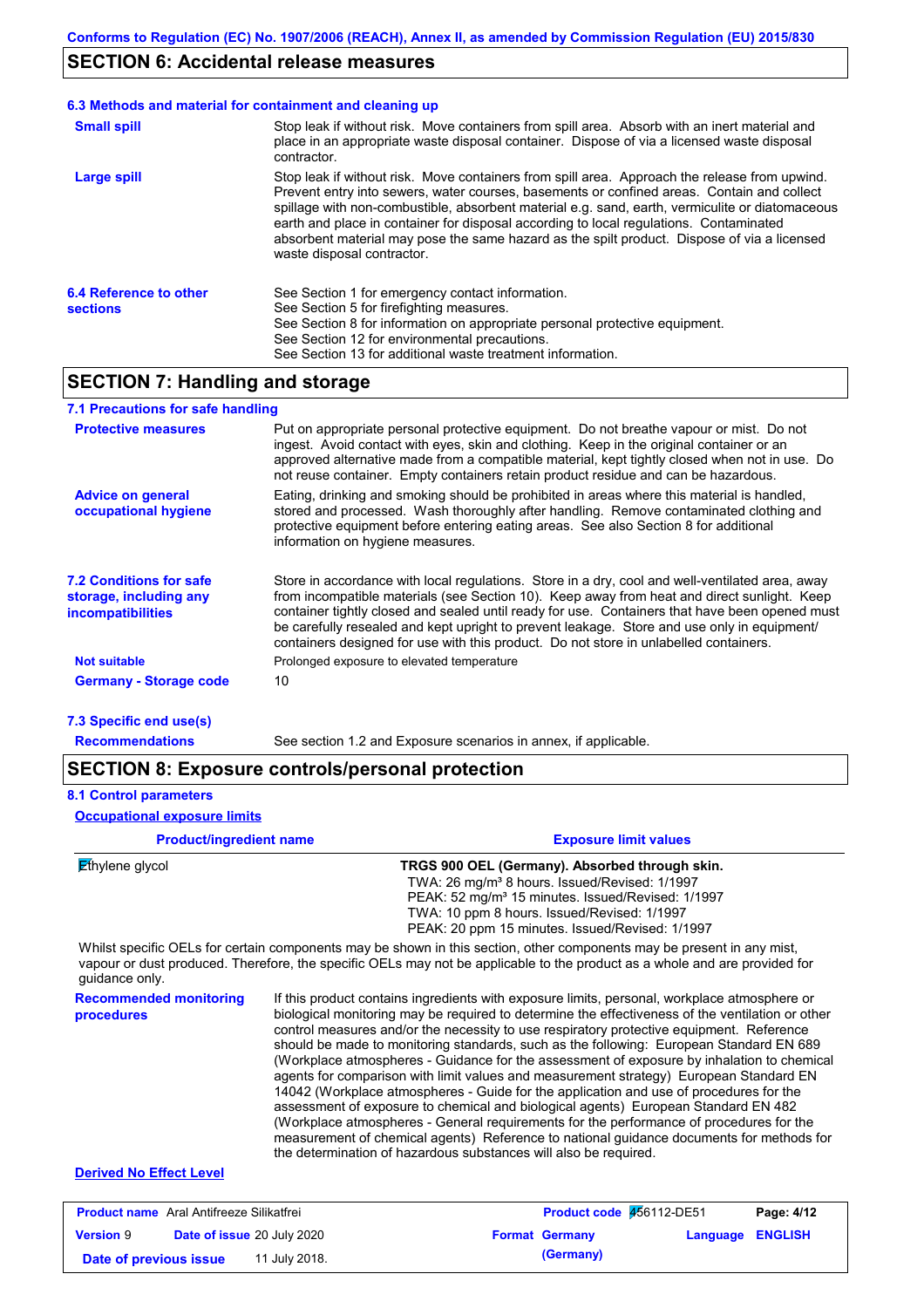# **SECTION 8: Exposure controls/personal protection**

No DNELs/DMELs available.

#### **Predicted No Effect Concentration**

No PNECs available

| <b>8.2 Exposure controls</b>                      |                                                                                                                                                                                                                                                                                                                                                                                                                                                                                                                                                                                                                                                                                                                                                                                                                                                                                                                                                                                                         |
|---------------------------------------------------|---------------------------------------------------------------------------------------------------------------------------------------------------------------------------------------------------------------------------------------------------------------------------------------------------------------------------------------------------------------------------------------------------------------------------------------------------------------------------------------------------------------------------------------------------------------------------------------------------------------------------------------------------------------------------------------------------------------------------------------------------------------------------------------------------------------------------------------------------------------------------------------------------------------------------------------------------------------------------------------------------------|
| <b>Appropriate engineering</b><br><b>controls</b> | Provide exhaust ventilation or other engineering controls to keep the relevant airborne<br>concentrations below their respective occupational exposure limits.<br>All activities involving chemicals should be assessed for their risks to health, to ensure<br>exposures are adequately controlled. Personal protective equipment should only be considered<br>after other forms of control measures (e.g. engineering controls) have been suitably evaluated.<br>Personal protective equipment should conform to appropriate standards, be suitable for use, be<br>kept in good condition and properly maintained.<br>Your supplier of personal protective equipment should be consulted for advice on selection and<br>appropriate standards. For further information contact your national organisation for standards.<br>The final choice of protective equipment will depend upon a risk assessment. It is important to<br>ensure that all items of personal protective equipment are compatible. |
| <b>Individual protection measures</b>             |                                                                                                                                                                                                                                                                                                                                                                                                                                                                                                                                                                                                                                                                                                                                                                                                                                                                                                                                                                                                         |
| <b>Hygiene measures</b>                           | Wash hands, forearms and face thoroughly after handling chemical products, before eating,<br>smoking and using the lavatory and at the end of the working period. Ensure that eyewash<br>stations and safety showers are close to the workstation location.                                                                                                                                                                                                                                                                                                                                                                                                                                                                                                                                                                                                                                                                                                                                             |
| <b>Respiratory protection</b>                     | In case of insufficient ventilation, wear suitable respiratory equipment.<br>The correct choice of respiratory protection depends upon the chemicals being handled, the<br>conditions of work and use, and the condition of the respiratory equipment. Safety procedures<br>should be developed for each intended application. Respiratory protection equipment should<br>therefore be chosen in consultation with the supplier/manufacturer and with a full assessment<br>of the working conditions.                                                                                                                                                                                                                                                                                                                                                                                                                                                                                                   |
| <b>Eye/face protection</b>                        | Safety glasses with side shields.                                                                                                                                                                                                                                                                                                                                                                                                                                                                                                                                                                                                                                                                                                                                                                                                                                                                                                                                                                       |
| <b>Skin protection</b>                            |                                                                                                                                                                                                                                                                                                                                                                                                                                                                                                                                                                                                                                                                                                                                                                                                                                                                                                                                                                                                         |
| <b>Hand protection</b>                            | <b>General Information:</b>                                                                                                                                                                                                                                                                                                                                                                                                                                                                                                                                                                                                                                                                                                                                                                                                                                                                                                                                                                             |
|                                                   | Because specific work environments and material handling practices vary, safety procedures<br>should be developed for each intended application. The correct choice of protective gloves<br>depends upon the chemicals being handled, and the conditions of work and use. Most gloves<br>provide protection for only a limited time before they must be discarded and replaced (even the<br>best chemically resistant gloves will break down after repeated chemical exposures).                                                                                                                                                                                                                                                                                                                                                                                                                                                                                                                        |
|                                                   | Gloves should be chosen in consultation with the supplier / manufacturer and taking account of<br>a full assessment of the working conditions.                                                                                                                                                                                                                                                                                                                                                                                                                                                                                                                                                                                                                                                                                                                                                                                                                                                          |
|                                                   | Recommended: Butyl gloves.<br>Neoprene gloves.<br><b>Breakthrough time:</b>                                                                                                                                                                                                                                                                                                                                                                                                                                                                                                                                                                                                                                                                                                                                                                                                                                                                                                                             |
|                                                   | Breakthrough time data are generated by glove manufacturers under laboratory test conditions<br>and represent how long a glove can be expected to provide effective permeation resistance. It<br>is important when following breakthrough time recommendations that actual workplace<br>conditions are taken into account. Always consult with your glove supplier for up-to-date<br>technical information on breakthrough times for the recommended glove type.<br>Our recommendations on the selection of gloves are as follows:                                                                                                                                                                                                                                                                                                                                                                                                                                                                      |
|                                                   | Continuous contact:                                                                                                                                                                                                                                                                                                                                                                                                                                                                                                                                                                                                                                                                                                                                                                                                                                                                                                                                                                                     |
|                                                   | Gloves with a minimum breakthrough time of 240 minutes, or >480 minutes if suitable gloves<br>can be obtained.<br>If suitable gloves are not available to offer that level of protection, gloves with shorter<br>breakthrough times may be acceptable as long as appropriate glove maintenance and<br>replacement regimes are determined and adhered to.                                                                                                                                                                                                                                                                                                                                                                                                                                                                                                                                                                                                                                                |
|                                                   | Short-term / splash protection:                                                                                                                                                                                                                                                                                                                                                                                                                                                                                                                                                                                                                                                                                                                                                                                                                                                                                                                                                                         |
|                                                   | Recommended breakthrough times as above.<br>It is recognised that for short-term, transient exposures, gloves with shorter breakthrough times<br>may commonly be used. Therefore, appropriate maintenance and replacement regimes must<br>be determined and rigorously followed.                                                                                                                                                                                                                                                                                                                                                                                                                                                                                                                                                                                                                                                                                                                        |
|                                                   | <b>Glove Thickness:</b>                                                                                                                                                                                                                                                                                                                                                                                                                                                                                                                                                                                                                                                                                                                                                                                                                                                                                                                                                                                 |
|                                                   | For general applications, we recommend gloves with a thickness typically greater than 0.35 mm.                                                                                                                                                                                                                                                                                                                                                                                                                                                                                                                                                                                                                                                                                                                                                                                                                                                                                                          |
| Aral Antifronzo Cilikatfroi                       | <b>Draduct code</b> $\overline{46}$ 6112 DE51<br>Dao: E/42                                                                                                                                                                                                                                                                                                                                                                                                                                                                                                                                                                                                                                                                                                                                                                                                                                                                                                                                              |

| <b>Product name</b> Aral Antifreeze Silikatfrei |                                   | Product code 456112-DE51 |  | Page: 5/12            |                         |  |
|-------------------------------------------------|-----------------------------------|--------------------------|--|-----------------------|-------------------------|--|
| <b>Version 9</b>                                | <b>Date of issue 20 July 2020</b> |                          |  | <b>Format Germany</b> | <b>Language ENGLISH</b> |  |
| Date of previous issue                          |                                   | 11 July 2018.            |  | (Germany)             |                         |  |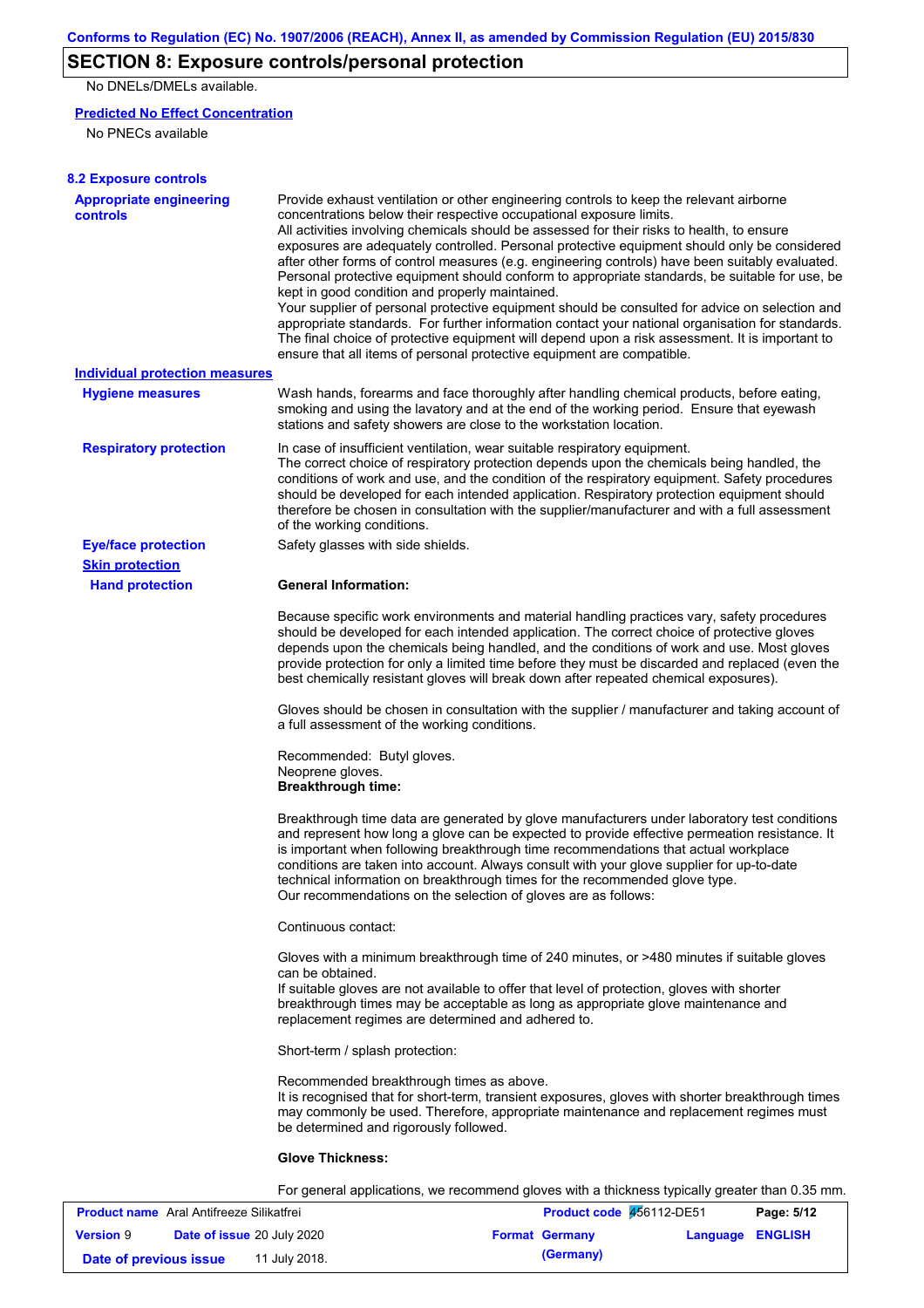# **SECTION 8: Exposure controls/personal protection**

|                                                  | It should be emphasised that glove thickness is not necessarily a good predictor of glove<br>resistance to a specific chemical, as the permeation efficiency of the glove will be dependent<br>on the exact composition of the glove material. Therefore, glove selection should also be based<br>on consideration of the task requirements and knowledge of breakthrough times.<br>Glove thickness may also vary depending on the glove manufacturer, the glove type and the<br>glove model. Therefore, the manufacturers' technical data should always be taken into account<br>to ensure selection of the most appropriate glove for the task.                                     |
|--------------------------------------------------|---------------------------------------------------------------------------------------------------------------------------------------------------------------------------------------------------------------------------------------------------------------------------------------------------------------------------------------------------------------------------------------------------------------------------------------------------------------------------------------------------------------------------------------------------------------------------------------------------------------------------------------------------------------------------------------|
|                                                  | Note: Depending on the activity being conducted, gloves of varying thickness may be required<br>for specific tasks. For example:                                                                                                                                                                                                                                                                                                                                                                                                                                                                                                                                                      |
|                                                  | • Thinner gloves (down to 0.1 mm or less) may be required where a high degree of manual<br>dexterity is needed. However, these gloves are only likely to give short duration protection and<br>would normally be just for single use applications, then disposed of.                                                                                                                                                                                                                                                                                                                                                                                                                  |
|                                                  | • Thicker gloves (up to 3 mm or more) may be required where there is a mechanical (as well<br>as a chemical) risk i.e. where there is abrasion or puncture potential.                                                                                                                                                                                                                                                                                                                                                                                                                                                                                                                 |
| <b>Skin and body</b>                             | Use of protective clothing is good industrial practice.<br>Personal protective equipment for the body should be selected based on the task being<br>performed and the risks involved and should be approved by a specialist before handling this<br>product.<br>Cotton or polyester/cotton overalls will only provide protection against light superficial<br>contamination that will not soak through to the skin. Overalls should be laundered on a regular<br>basis. When the risk of skin exposure is high (e.g. when cleaning up spillages or if there is a<br>risk of splashing) then chemical resistant aprons and/or impervious chemical suits and boots<br>will be required. |
| <b>Refer to standards:</b>                       | Respiratory protection: EN 529<br>Gloves: EN 420, EN 374<br>Eye protection: EN 166<br>Filtering half-mask: EN 149<br>Filtering half-mask with valve: EN 405<br>Half-mask: EN 140 plus filter<br>Full-face mask: EN 136 plus filter<br>Particulate filters: EN 143<br>Gas/combined filters: EN 14387                                                                                                                                                                                                                                                                                                                                                                                   |
| <b>Environmental exposure</b><br><b>controls</b> | Emissions from ventilation or work process equipment should be checked to ensure they<br>comply with the requirements of environmental protection legislation. In some cases, fume<br>scrubbers, filters or engineering modifications to the process equipment will be necessary to<br>reduce emissions to acceptable levels.                                                                                                                                                                                                                                                                                                                                                         |

# **SECTION 9: Physical and chemical properties**

**9.1 Information on basic physical and chemical properties**

| <b>Appearance</b>                                      |                                                                       |                          |          |                |
|--------------------------------------------------------|-----------------------------------------------------------------------|--------------------------|----------|----------------|
| <b>Physical state</b>                                  | Liquid.                                                               |                          |          |                |
| <b>Colour</b>                                          | Pink.                                                                 |                          |          |                |
| <b>Odour</b>                                           | Not available.                                                        |                          |          |                |
| <b>Odour threshold</b>                                 | Not available.                                                        |                          |          |                |
| pH                                                     | 8.2 to 8.6                                                            |                          |          |                |
| <b>Melting point/freezing point</b>                    | Not available.                                                        |                          |          |                |
| Initial boiling point and boiling<br>range             | $>160^{\circ}$ C ( $>320^{\circ}$ F)                                  |                          |          |                |
| <b>Flash point</b>                                     | Closed cup: $>124^{\circ}$ C ( $>255.2^{\circ}$ F) [Pensky-Martens.]  |                          |          |                |
| <b>Evaporation rate</b>                                | Not available.                                                        |                          |          |                |
| <b>Flammability (solid, gas)</b>                       | Not available.                                                        |                          |          |                |
| <b>Upper/lower flammability or</b><br>explosive limits | Not available.                                                        |                          |          |                |
| <b>Vapour pressure</b>                                 | Not available.                                                        |                          |          |                |
| <b>Vapour density</b>                                  | Not available.                                                        |                          |          |                |
| <b>Relative density</b>                                | Not available.                                                        |                          |          |                |
| <b>Density</b>                                         | 1120 kg/m <sup>3</sup> (1.12 g/cm <sup>3</sup> ) at 20 <sup>°</sup> C |                          |          |                |
| <b>Solubility(ies)</b>                                 | Miscible in water.                                                    |                          |          |                |
| <b>Product name</b> Aral Antifreeze Silikatfrei        |                                                                       | Product code #56112-DE51 |          | Page: 6/12     |
| <b>Version 9</b><br>Date of issue 20 July 2020         |                                                                       | <b>Format Germany</b>    | Language | <b>ENGLISH</b> |

**Date of previous issue 11 July 2018. (Germany) (Germany)**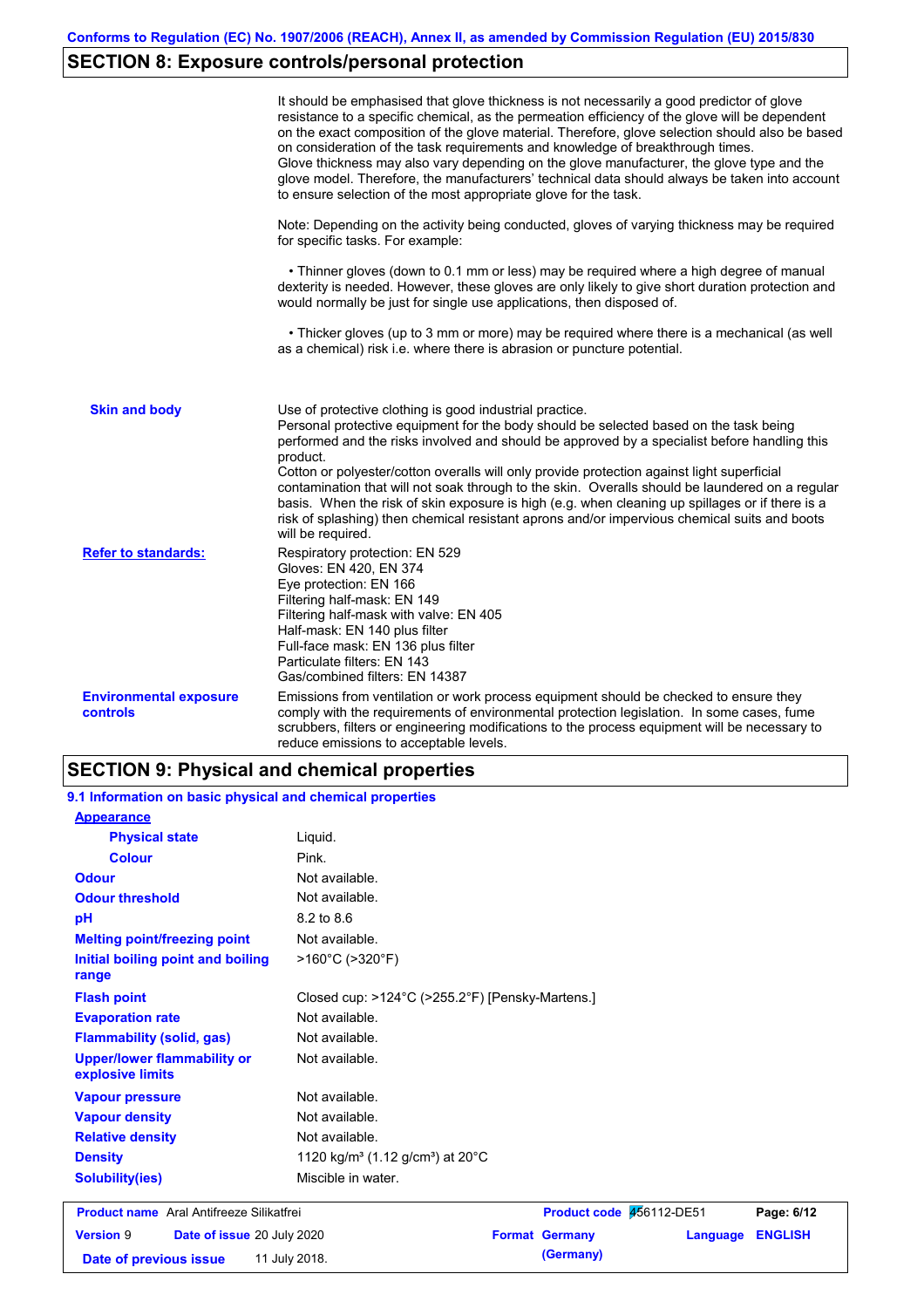### **SECTION 9: Physical and chemical properties**

| <b>Partition coefficient: n-octanol/</b><br>water | Not available.                                                          |
|---------------------------------------------------|-------------------------------------------------------------------------|
| <b>Auto-ignition temperature</b>                  | Not available.                                                          |
| <b>Decomposition temperature</b>                  | Not available.                                                          |
| <b>Viscosity</b>                                  | Kinematic: 20 to 30 mm <sup>2</sup> /s (20 to 30 cSt) at $20^{\circ}$ C |
| <b>Explosive properties</b>                       | Not available.                                                          |
| <b>Oxidising properties</b>                       | Not available.                                                          |
|                                                   |                                                                         |

#### **9.2 Other information**

No additional information.

| <b>SECTION 10: Stability and reactivity</b>       |                                                                                                                                                                         |
|---------------------------------------------------|-------------------------------------------------------------------------------------------------------------------------------------------------------------------------|
| <b>10.1 Reactivity</b>                            | No specific test data available for this product. Refer to Conditions to avoid and Incompatible<br>materials for additional information.                                |
| <b>10.2 Chemical stability</b>                    | The product is stable.                                                                                                                                                  |
| <b>10.3 Possibility of</b><br>hazardous reactions | Under normal conditions of storage and use, hazardous reactions will not occur.<br>Under normal conditions of storage and use, hazardous polymerisation will not occur. |
| <b>10.4 Conditions to avoid</b>                   | Avoid excessive heat.                                                                                                                                                   |
| <b>10.5 Incompatible materials</b>                | Reactive or incompatible with the following materials: oxidising materials.                                                                                             |
| <b>10.6 Hazardous</b><br>decomposition products   | Under normal conditions of storage and use, hazardous decomposition products should not be<br>produced.                                                                 |

# **SECTION 11: Toxicological information**

### **11.1 Information on toxicological effects**

### **Acute toxicity estimates**

| <b>Product/ingredient name</b>                                                             |                                                                                                                                                                                                                                                               | Oral (mg/<br>kg) | <b>Dermal</b><br>(mg/kg) | <b>Inhalation</b><br>(gases)<br>(ppm) | <b>Inhalation</b><br>(vapours)<br>(mg/l) | <b>Inhalation</b><br><b>(dusts)</b><br>and mists)<br>(mg/l) |                |
|--------------------------------------------------------------------------------------------|---------------------------------------------------------------------------------------------------------------------------------------------------------------------------------------------------------------------------------------------------------------|------------------|--------------------------|---------------------------------------|------------------------------------------|-------------------------------------------------------------|----------------|
| <b>Aral Antifreeze Silikatfrei</b><br>ethanediol                                           |                                                                                                                                                                                                                                                               | 500<br>500       | N/A<br>N/A               | N/A<br>N/A                            | N/A<br>N/A                               | N/A<br>N/A                                                  |                |
| <b>Information on likely</b><br>routes of exposure                                         | Routes of entry anticipated: Dermal, Inhalation.                                                                                                                                                                                                              |                  |                          |                                       |                                          |                                                             |                |
| <b>Potential acute health effects</b>                                                      |                                                                                                                                                                                                                                                               |                  |                          |                                       |                                          |                                                             |                |
| <b>Inhalation</b>                                                                          | Vapour inhalation under ambient conditions is not normally a problem due to low vapour<br>pressure.                                                                                                                                                           |                  |                          |                                       |                                          |                                                             |                |
| <b>Ingestion</b>                                                                           | Harmful if swallowed. Ethylene glycol: Ingestion of ethylene glycol can cause metabolic<br>acidosis, kidney damage, central nervous system depression, and convulsions. The estimated<br>human lethal dose is approximately 100 ml (3.4 ounces for an adult). |                  |                          |                                       |                                          |                                                             |                |
| <b>Skin contact</b>                                                                        | No known significant effects or critical hazards.                                                                                                                                                                                                             |                  |                          |                                       |                                          |                                                             |                |
| <b>Eye contact</b>                                                                         | No known significant effects or critical hazards.                                                                                                                                                                                                             |                  |                          |                                       |                                          |                                                             |                |
| <b>Symptoms related to the physical, chemical and toxicological characteristics</b>        |                                                                                                                                                                                                                                                               |                  |                          |                                       |                                          |                                                             |                |
| <b>Inhalation</b>                                                                          | May be harmful by inhalation if exposure to vapour, mists or fumes resulting from thermal<br>decomposition products occurs.                                                                                                                                   |                  |                          |                                       |                                          |                                                             |                |
| <b>Ingestion</b>                                                                           | No specific data.                                                                                                                                                                                                                                             |                  |                          |                                       |                                          |                                                             |                |
| <b>Skin contact</b>                                                                        | No specific data.                                                                                                                                                                                                                                             |                  |                          |                                       |                                          |                                                             |                |
| <b>Eye contact</b>                                                                         | No specific data.                                                                                                                                                                                                                                             |                  |                          |                                       |                                          |                                                             |                |
| Delayed and immediate effects as well as chronic effects from short and long-term exposure |                                                                                                                                                                                                                                                               |                  |                          |                                       |                                          |                                                             |                |
| <b>Inhalation</b>                                                                          | Overexposure to the inhalation of airborne droplets or aerosols may cause irritation of the<br>respiratory tract.                                                                                                                                             |                  |                          |                                       |                                          |                                                             |                |
| <b>Ingestion</b>                                                                           | Ingestion of large quantities may cause nausea and diarrhoea.                                                                                                                                                                                                 |                  |                          |                                       |                                          |                                                             |                |
| <b>Skin contact</b>                                                                        | Prolonged or repeated contact can defat the skin and lead to irritation and/or dermatitis.                                                                                                                                                                    |                  |                          |                                       |                                          |                                                             |                |
| <b>Eye contact</b>                                                                         | Potential risk of transient stinging or redness if accidental eye contact occurs.                                                                                                                                                                             |                  |                          |                                       |                                          |                                                             |                |
| <b>Product name</b> Aral Antifreeze Silikatfrei                                            |                                                                                                                                                                                                                                                               |                  |                          | Product code 456112-DE51              |                                          |                                                             | Page: 7/12     |
| <b>Version 9</b><br>Date of issue 20 July 2020                                             |                                                                                                                                                                                                                                                               |                  | <b>Format Germany</b>    |                                       |                                          | Language                                                    | <b>ENGLISH</b> |
| Date of previous issue                                                                     | 11 July 2018.                                                                                                                                                                                                                                                 |                  |                          | (Germany)                             |                                          |                                                             |                |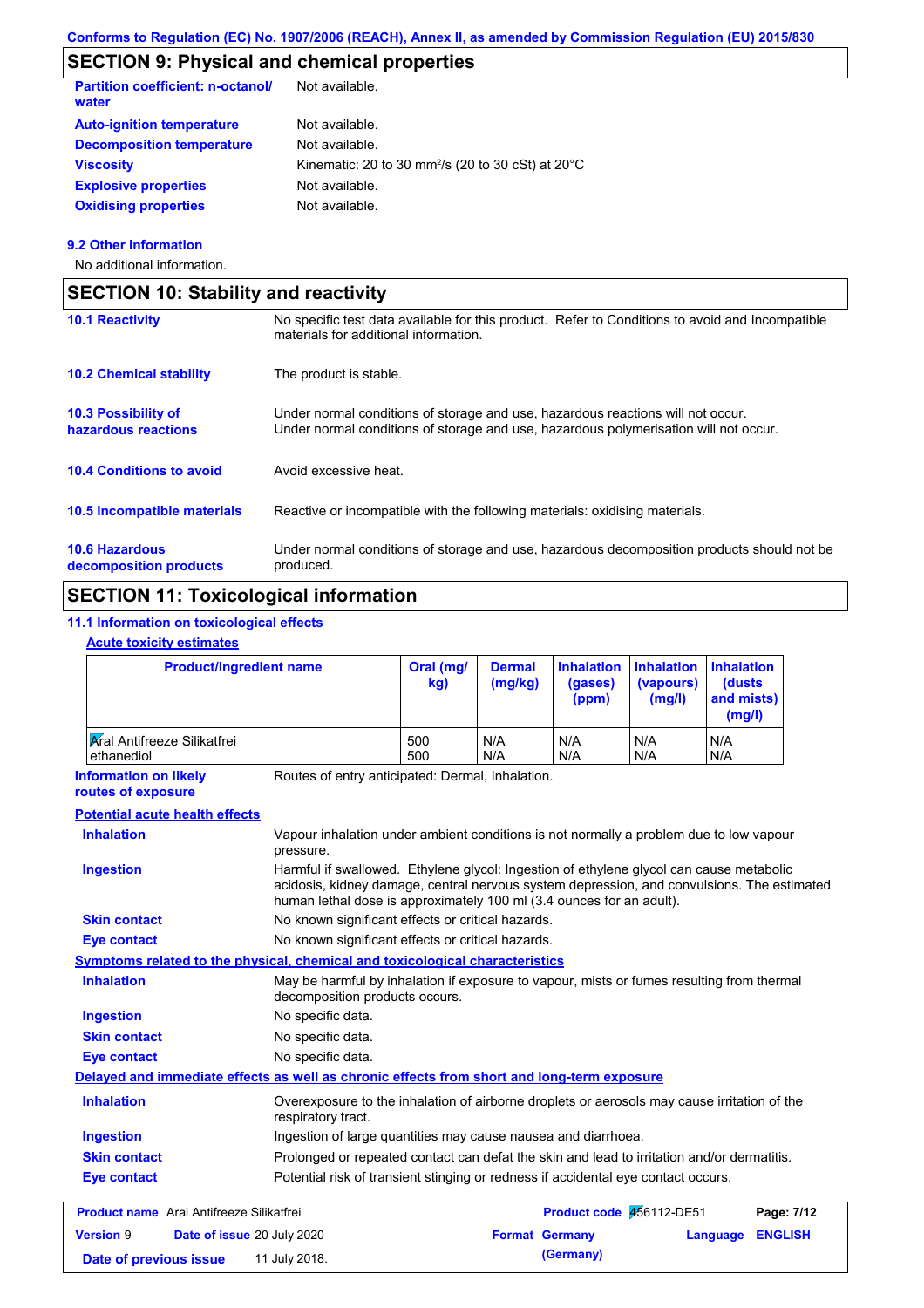### **SECTION 11: Toxicological information**

| <b>Potential chronic health effects</b> |                                                                                                                                                        |
|-----------------------------------------|--------------------------------------------------------------------------------------------------------------------------------------------------------|
| <b>General</b>                          | May cause damage to organs through prolonged or repeated exposure. May cause damage to<br>organs through prolonged or repeated exposure. (kidney)      |
| <b>Carcinogenicity</b>                  | No known significant effects or critical hazards.                                                                                                      |
| <b>Mutagenicity</b>                     | No known significant effects or critical hazards.                                                                                                      |
| <b>Developmental effects</b>            | Birth defects and decreased fetal weight have been observed in laboratory animals fed ethylene<br>glycol in large amounts repeatedly during pregnancy. |
| <b>Fertility effects</b>                | No known significant effects or critical hazards.                                                                                                      |

## **SECTION 12: Ecological information**

**12.1 Toxicity**

**Environmental hazards** Not classified as dangerous

#### **12.2 Persistence and degradability**

Expected to be biodegradable.

#### **12.3 Bioaccumulative potential**

This product is not expected to bioaccumulate through food chains in the environment.

| <b>12.4 Mobility in soil</b>                                         |                                                                      |
|----------------------------------------------------------------------|----------------------------------------------------------------------|
| <b>Soil/water partition</b><br><b>coefficient</b> (K <sub>oc</sub> ) | Not available.                                                       |
| <b>Mobility</b>                                                      | Spillages may penetrate the soil causing ground water contamination. |

#### **12.5 Results of PBT and vPvB assessment**

Product does not meet the criteria for PBT or vPvB according to Regulation (EC) No. 1907/2006, Annex XIII.

| 12.6 Other adverse effects                 |                                                                                                                                                                                                                                                                                                                                                                                                                       |
|--------------------------------------------|-----------------------------------------------------------------------------------------------------------------------------------------------------------------------------------------------------------------------------------------------------------------------------------------------------------------------------------------------------------------------------------------------------------------------|
| <b>Other ecological information</b>        | Miscible in water.                                                                                                                                                                                                                                                                                                                                                                                                    |
| <b>SECTION 13: Disposal considerations</b> |                                                                                                                                                                                                                                                                                                                                                                                                                       |
| <b>13.1 Waste treatment methods</b>        |                                                                                                                                                                                                                                                                                                                                                                                                                       |
| <b>Product</b>                             |                                                                                                                                                                                                                                                                                                                                                                                                                       |
| <b>Methods of disposal</b>                 | Undiluted fluid Where possible, arrange for product to be recycled. Dispose of via an<br>authorised person/licensed waste disposal contractor in accordance with local regulations.<br>Diluted Fluid Diluted fluid should not be discharged into sewage systems unless provided for by<br>local regulations. Dispose under conditions approved by the local authority or via a licensed<br>waste disposal contractor. |
| <b>Hazardous waste</b>                     | Yes.                                                                                                                                                                                                                                                                                                                                                                                                                  |
|                                            |                                                                                                                                                                                                                                                                                                                                                                                                                       |

#### **European waste catalogue (EWC)**

| <b>Waste code</b> | <b>Waste designation</b>                          |
|-------------------|---------------------------------------------------|
| 16 01 14*         | antifreeze fluids containing hazardous substances |

However, deviation from the intended use and/or the presence of any potential contaminants may require an alternative waste disposal code to be assigned by the end user.

| <b>Packaging</b>           |                                                                                                                                                                                                                                                                                                                                                                                                                                                                                                 |
|----------------------------|-------------------------------------------------------------------------------------------------------------------------------------------------------------------------------------------------------------------------------------------------------------------------------------------------------------------------------------------------------------------------------------------------------------------------------------------------------------------------------------------------|
| <b>Methods of disposal</b> | Where possible, arrange for product to be recycled. Dispose of via an authorised person/<br>licensed waste disposal contractor in accordance with local regulations.                                                                                                                                                                                                                                                                                                                            |
| <b>Special precautions</b> | This material and its container must be disposed of in a safe way. Care should be taken when<br>handling emptied containers that have not been cleaned or rinsed out. Empty containers or<br>liners may retain some product residues. Empty containers represent a fire hazard as they may<br>contain flammable product residues and vapour. Never weld, solder or braze empty containers.<br>Avoid dispersal of spilt material and runoff and contact with soil, waterways, drains and sewers. |
| <b>References</b>          | Commission 2014/955/EU<br>Directive 2008/98/EC                                                                                                                                                                                                                                                                                                                                                                                                                                                  |

| <b>Product name</b> Aral Antifreeze Silikatfrei |                                   |               | Product code 456112-DE51 |                       | Page: 8/12              |  |
|-------------------------------------------------|-----------------------------------|---------------|--------------------------|-----------------------|-------------------------|--|
| <b>Version 9</b>                                | <b>Date of issue 20 July 2020</b> |               |                          | <b>Format Germany</b> | <b>Language ENGLISH</b> |  |
| Date of previous issue                          |                                   | 11 July 2018. |                          | (Germany)             |                         |  |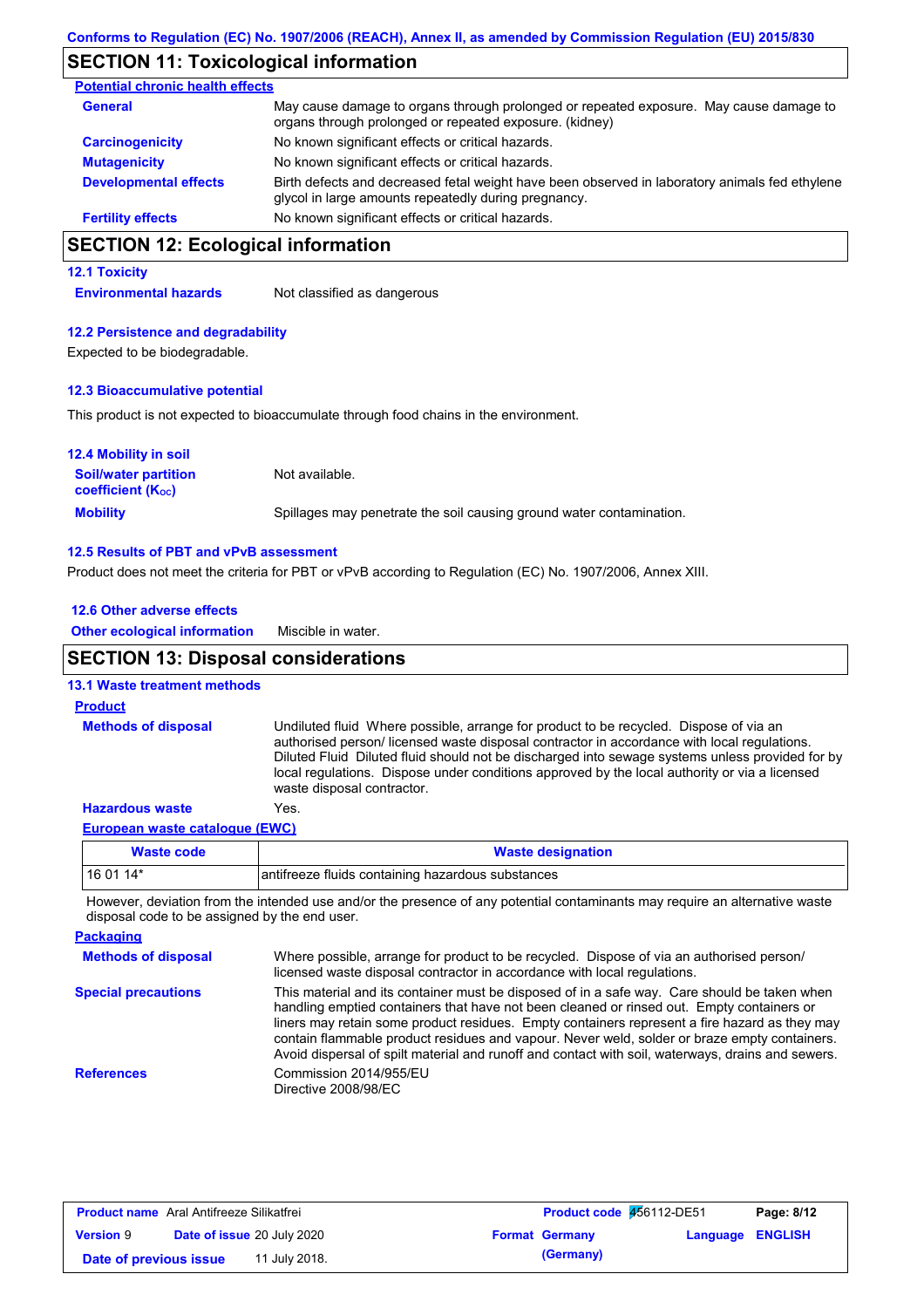#### - - - - - - - - - Not regulated. Not regulated. Not regulated. - - - **SECTION 14: Transport information ADR/RID IMDG IATA 14.1 UN number 14.2 UN proper shipping name 14.3 Transport hazard class(es) 14.4 Packing group ADN Additional information 14.5 Environmental hazards** No. 1980 | No. 1980 | No. 1980 | No. 1980 | No. 1980 | No. 1980 | No. 1980 | No. 1980 | No. 1980 | No. 1980 | Not regulated. - -<br>No. - -

**14.6 Special precautions for user** Not available.

**14.7 Transport in bulk according to Annex II of Marpol and the IBC Code** Not available.

## **SECTION 15: Regulatory information**

**15.1 Safety, health and environmental regulations/legislation specific for the substance or mixture EU Regulation (EC) No. 1907/2006 (REACH)**

**Annex XIV - List of substances subject to authorisation**

**Annex XIV**

None of the components are listed.

**Substances of very high concern**

None of the components are listed.

## **Other regulations**

**REACH Status** The company, as identified in Section 1, sells this product in the EU in compliance with the current requirements of REACH. All components are active or exempted. **United States inventory** 

All components are listed or exempted. All components are listed or exempted. All components are listed or exempted. All components are listed or exempted. All components are listed or exempted. All components are listed or exempted. **(TSCA 8b) Australia inventory (AICS) Canada inventory China inventory (IECSC) Japan inventory (ENCS) Korea inventory (KECI) Philippines inventory (PICCS) Taiwan Chemical**  All components are listed or exempted.

**Substances Inventory (TCSI)**

**Ozone depleting substances (1005/2009/EU)** Not listed.

**Prior Informed Consent (PIC) (649/2012/EU)** Not listed.

**EU - Water framework directive - Priority substances**

Mone of the components are listed.

#### **Seveso Directive**

**National regulations** This product is not controlled under the Seveso Directive.

| <b>Product name</b> Aral Antifreeze Silikatfrei |  | Product code 456112-DE51          |  | Page: 9/12            |                         |  |
|-------------------------------------------------|--|-----------------------------------|--|-----------------------|-------------------------|--|
| <b>Version 9</b>                                |  | <b>Date of issue 20 July 2020</b> |  | <b>Format Germany</b> | <b>Language ENGLISH</b> |  |
| Date of previous issue                          |  | 11 July 2018.                     |  | (Germany)             |                         |  |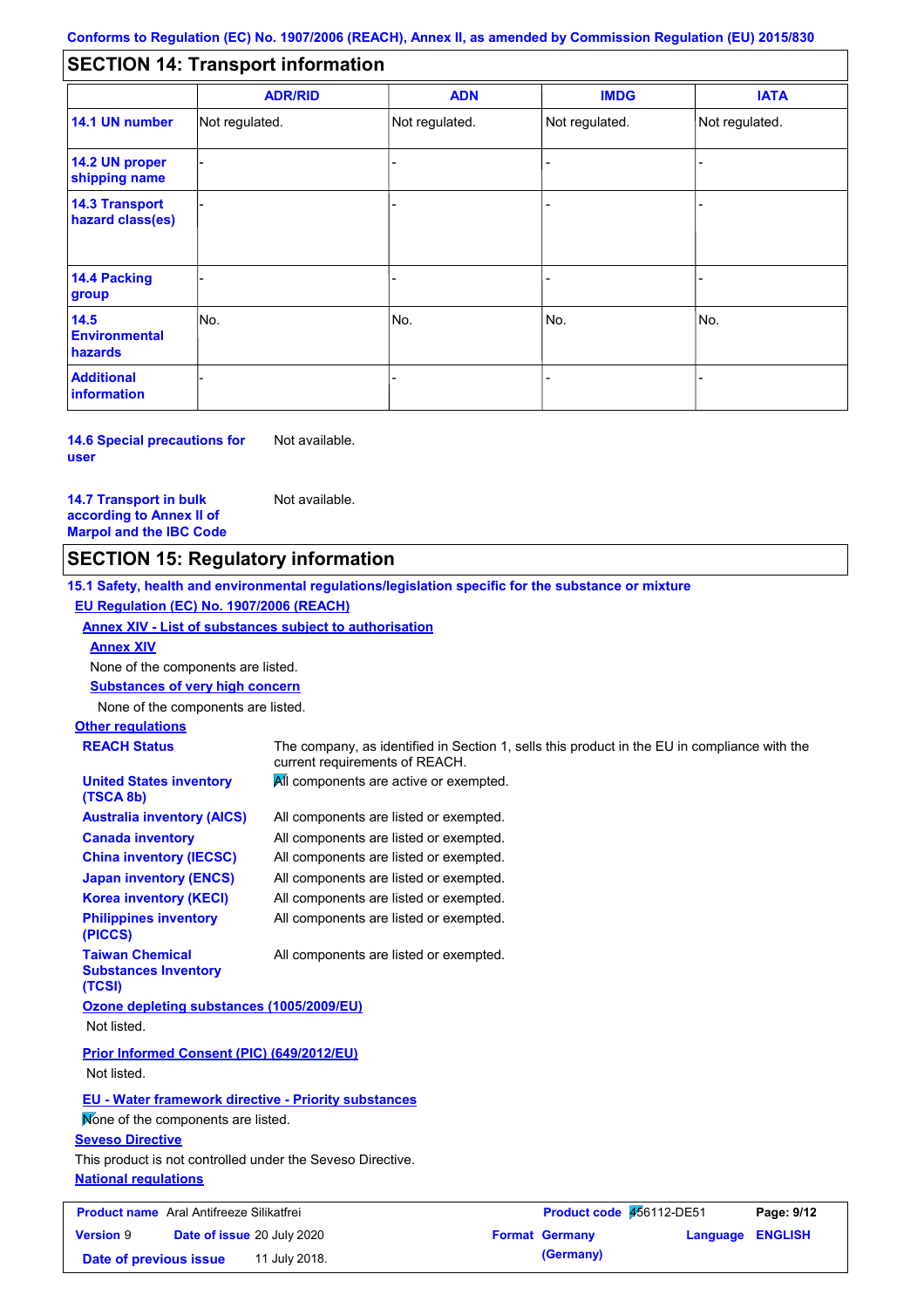# **SECTION 15: Regulatory information**

| <b>Hazardous incident ordinance</b>                                |                                                                                                                                                                                                                                                         |
|--------------------------------------------------------------------|---------------------------------------------------------------------------------------------------------------------------------------------------------------------------------------------------------------------------------------------------------|
| <b>Hazard class for water</b>                                      | (classified according AwSV)                                                                                                                                                                                                                             |
| <b>Prohibited Chemicals</b><br><b>Regulation</b><br>(ChemVerbotsV) | When placed on the market in Germany, this product is not subject to the Prohibited Chemicals<br>Regulation (ChemVerbotsV).                                                                                                                             |
| <b>Occupational restrictions</b>                                   | Observe employment restrictions in the following:<br>Gesetz zum Schutz der arbeitenden Jugend (Jugendarbeitsschutzgesetz – JArbSchG)<br>Gesetz zum Schutz von Müttern bei der Arbeit, in der Ausbildung und im Studium<br>(Mutterschutzgesetz – MuSchG) |
| <b>15.2 Chemical safety</b><br>assessment                          | A Chemical Safety Assessment has been carried out for one or more of the substances within<br>this mixture. A Chemical Safety Assessment has not been carried out for the mixture itself.                                                               |

# **SECTION 16: Other information**

| <b>Abbreviations and acronyms</b> | ADN = European Provisions concerning the International Carriage of Dangerous Goods by                                                                 |
|-----------------------------------|-------------------------------------------------------------------------------------------------------------------------------------------------------|
|                                   | Inland Waterway                                                                                                                                       |
|                                   | ADR = The European Agreement concerning the International Carriage of Dangerous Goods by                                                              |
|                                   | Road                                                                                                                                                  |
|                                   | ATE = Acute Toxicity Estimate<br><b>BCF</b> = Bioconcentration Factor                                                                                 |
|                                   | CAS = Chemical Abstracts Service                                                                                                                      |
|                                   | CLP = Classification, Labelling and Packaging Regulation [Regulation (EC) No. 1272/2008]                                                              |
|                                   | CSA = Chemical Safety Assessment                                                                                                                      |
|                                   | CSR = Chemical Safety Report                                                                                                                          |
|                                   | DMEL = Derived Minimal Effect Level                                                                                                                   |
|                                   | DNEL = Derived No Effect Level                                                                                                                        |
|                                   | EINECS = European Inventory of Existing Commercial chemical Substances                                                                                |
|                                   | ES = Exposure Scenario                                                                                                                                |
|                                   | EUH statement = CLP-specific Hazard statement                                                                                                         |
|                                   | EWC = European Waste Catalogue                                                                                                                        |
|                                   | GHS = Globally Harmonized System of Classification and Labelling of Chemicals                                                                         |
|                                   | IATA = International Air Transport Association                                                                                                        |
|                                   | IBC = Intermediate Bulk Container                                                                                                                     |
|                                   | IMDG = International Maritime Dangerous Goods                                                                                                         |
|                                   | LogPow = logarithm of the octanol/water partition coefficient                                                                                         |
|                                   | MARPOL = International Convention for the Prevention of Pollution From Ships, 1973 as                                                                 |
|                                   | modified by the Protocol of 1978. ("Marpol" = marine pollution)                                                                                       |
|                                   | OECD = Organisation for Economic Co-operation and Development                                                                                         |
|                                   | PBT = Persistent, Bioaccumulative and Toxic                                                                                                           |
|                                   | <b>PNEC = Predicted No Effect Concentration</b>                                                                                                       |
|                                   | REACH = Registration, Evaluation, Authorisation and Restriction of Chemicals Regulation<br>[Regulation (EC) No. 1907/2006]                            |
|                                   | RID = The Regulations concerning the International Carriage of Dangerous Goods by Rail                                                                |
|                                   | RRN = REACH Registration Number                                                                                                                       |
|                                   | SADT = Self-Accelerating Decomposition Temperature                                                                                                    |
|                                   | SVHC = Substances of Very High Concern                                                                                                                |
|                                   | STOT-RE = Specific Target Organ Toxicity - Repeated Exposure                                                                                          |
|                                   | STOT-SE = Specific Target Organ Toxicity - Single Exposure                                                                                            |
|                                   | TWA = Time weighted average                                                                                                                           |
|                                   | $UN = United Nations$                                                                                                                                 |
|                                   | $UVCB = Complex\;hydrocarbon\; substance$                                                                                                             |
|                                   | VOC = Volatile Organic Compound                                                                                                                       |
|                                   | vPvB = Very Persistent and Very Bioaccumulative                                                                                                       |
|                                   | Varies = may contain one or more of the following 64741-88-4 / RRN 01-2119488706-23,                                                                  |
|                                   | 64741-89-5 / RRN 01-2119487067-30, 64741-95-3 / RRN 01-2119487081-40, 64741-96-4/ RRN                                                                 |
|                                   | 01-2119483621-38, 64742-01-4 / RRN 01-2119488707-21, 64742-44-5 / RRN                                                                                 |
|                                   | 01-2119985177-24, 64742-45-6, 64742-52-5 / RRN 01-2119467170-45, 64742-53-6 / RRN                                                                     |
|                                   | 01-2119480375-34, 64742-54-7 / RRN 01-2119484627-25, 64742-55-8 / RRN                                                                                 |
|                                   | 01-2119487077-29, 64742-56-9 / RRN 01-2119480132-48, 64742-57-0 / RRN<br>01-2119489287-22, 64742-58-1, 64742-62-7 / RRN 01-2119480472-38, 64742-63-8, |
|                                   | 64742-65-0 / RRN 01-2119471299-27, 64742-70-7 / RRN 01-2119487080-42, 72623-85-9 /                                                                    |
|                                   | RRN 01-2119555262-43, 72623-86-0 / RRN 01-2119474878-16, 72623-87-1 / RRN                                                                             |
|                                   | 01-2119474889-13                                                                                                                                      |
|                                   | $\sim$ 1.000 $\sim$ $\sim$ 4.000 $\sim$ $\sim$ $\sim$ $\sim$ $\sim$<br>$1.11 \times 1.5$ B $1.11 \times 1.1$ (FA) M $1.1070/00000$ FAI B/AI1A1        |

**Procedure used to derive the classification according to Regulation (EC) No. 1272/2008 [CLP/GHS]**

| <b>Product name</b> Aral Antifreeze Silikatfrei |  |                                   | Product code 456112-DE51 | Page: 10/12           |                         |  |
|-------------------------------------------------|--|-----------------------------------|--------------------------|-----------------------|-------------------------|--|
| <b>Version 9</b>                                |  | <b>Date of issue 20 July 2020</b> |                          | <b>Format Germany</b> | <b>Language ENGLISH</b> |  |
| Date of previous issue                          |  | 11 July 2018.                     |                          | (Germany)             |                         |  |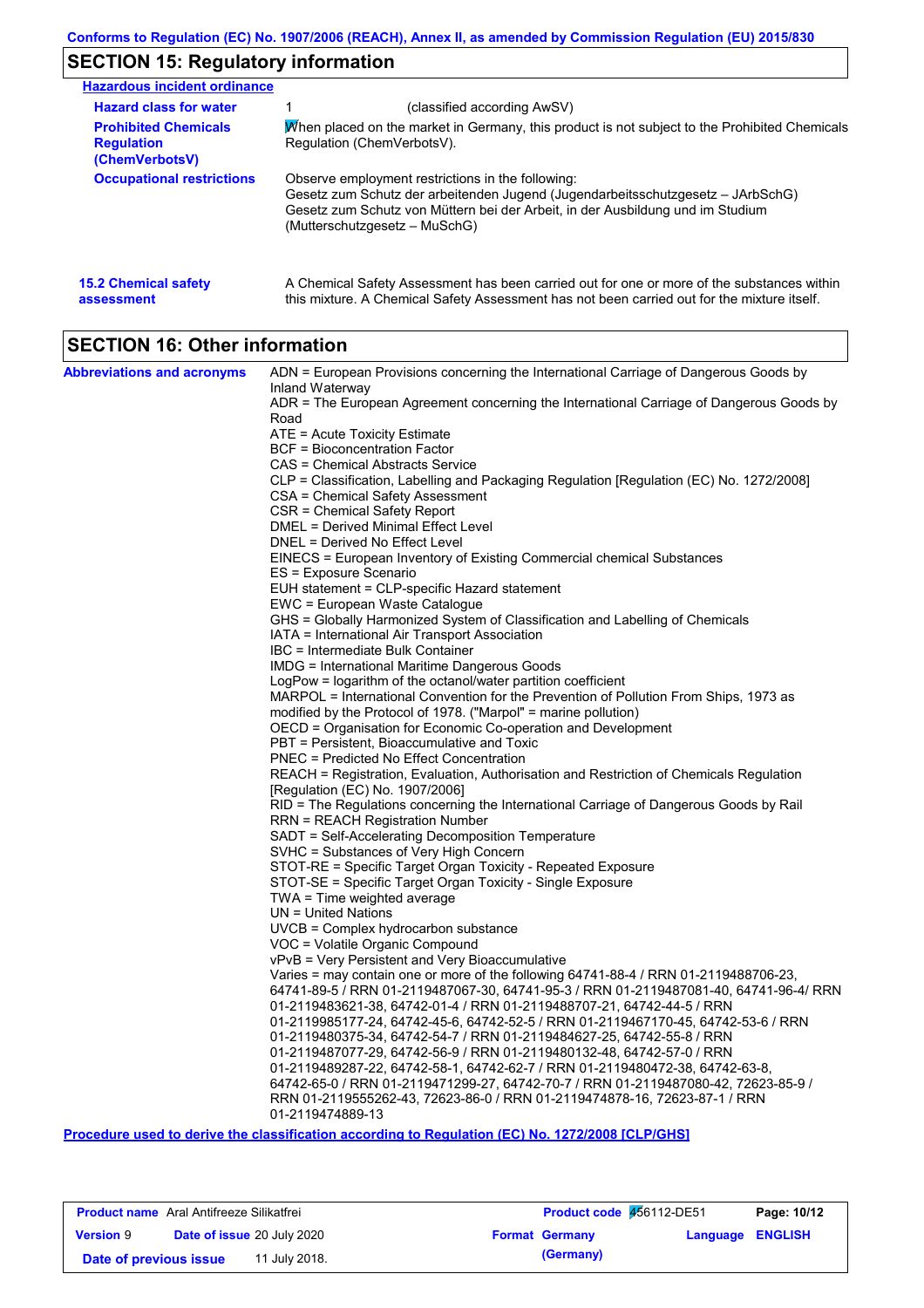### **SECTION 16: Other information**

| <b>Classification</b>                                   |                                              | <b>Justification</b>                                                                                            |
|---------------------------------------------------------|----------------------------------------------|-----------------------------------------------------------------------------------------------------------------|
| Acute Tox. 4, H302<br> STOT RE 2, H373                  |                                              | Calculation method<br>Calculation method                                                                        |
| <b>Full text of abbreviated H</b><br><b>statements</b>  | H302<br>H373 (oral)                          | Harmful if swallowed.<br>May cause damage to organs through prolonged or repeated<br>exposure if swallowed.     |
| <b>Full text of classifications</b><br><b>[CLP/GHS]</b> | Acute Tox. 4, H302<br>STOT RE 2, H373 (oral) | ACUTE TOXICITY (oral) - Category 4<br>SPECIFIC TARGET ORGAN TOXICITY - REPEATED<br>EXPOSURE (oral) - Category 2 |
| <b>History</b>                                          |                                              |                                                                                                                 |
| Date of issue/Date of<br>revision                       | 20/07/2020.                                  |                                                                                                                 |
| Date of previous issue                                  | 11/07/2018.                                  |                                                                                                                 |
| <b>Prepared by</b>                                      | <b>Product Stewardship</b>                   |                                                                                                                 |

#### $\triangledown$  **Indicates information that has changed from previously issued version.**

#### **Notice to reader**

All reasonably practicable steps have been taken to ensure this data sheet and the health, safety and environmental information contained in it is accurate as of the date specified below. No warranty or representation, express or implied is made as to the accuracy or completeness of the data and information in this data sheet.

The data and advice given apply when the product is sold for the stated application or applications. You should not use the product other than for the stated application or applications without seeking advice from BP Group.

It is the user's obligation to evaluate and use this product safely and to comply with all applicable laws and regulations. The BP Group shall not be responsible for any damage or injury resulting from use, other than the stated product use of the material, from any failure to adhere to recommendations, or from any hazards inherent in the nature of the material. Purchasers of the product for supply to a third party for use at work, have a duty to take all necessary steps to ensure that any person handling or using the product is provided with the information in this sheet. Employers have a duty to tell employees and others who may be affected of any hazards described in this sheet and of any precautions that should be taken. You can contact the BP Group to ensure that this document is the most current available. Alteration of this document is strictly prohibited.

| <b>Product name</b> Aral Antifreeze Silikatfrei |                                   | <b>Product code 456112-DE51</b> |                       | Page: 11/12             |  |  |
|-------------------------------------------------|-----------------------------------|---------------------------------|-----------------------|-------------------------|--|--|
| <b>Version 9</b>                                | <b>Date of issue 20 July 2020</b> |                                 | <b>Format Germany</b> | <b>Language ENGLISH</b> |  |  |
| Date of previous issue                          |                                   | 11 July 2018.                   |                       | (Germany)               |  |  |